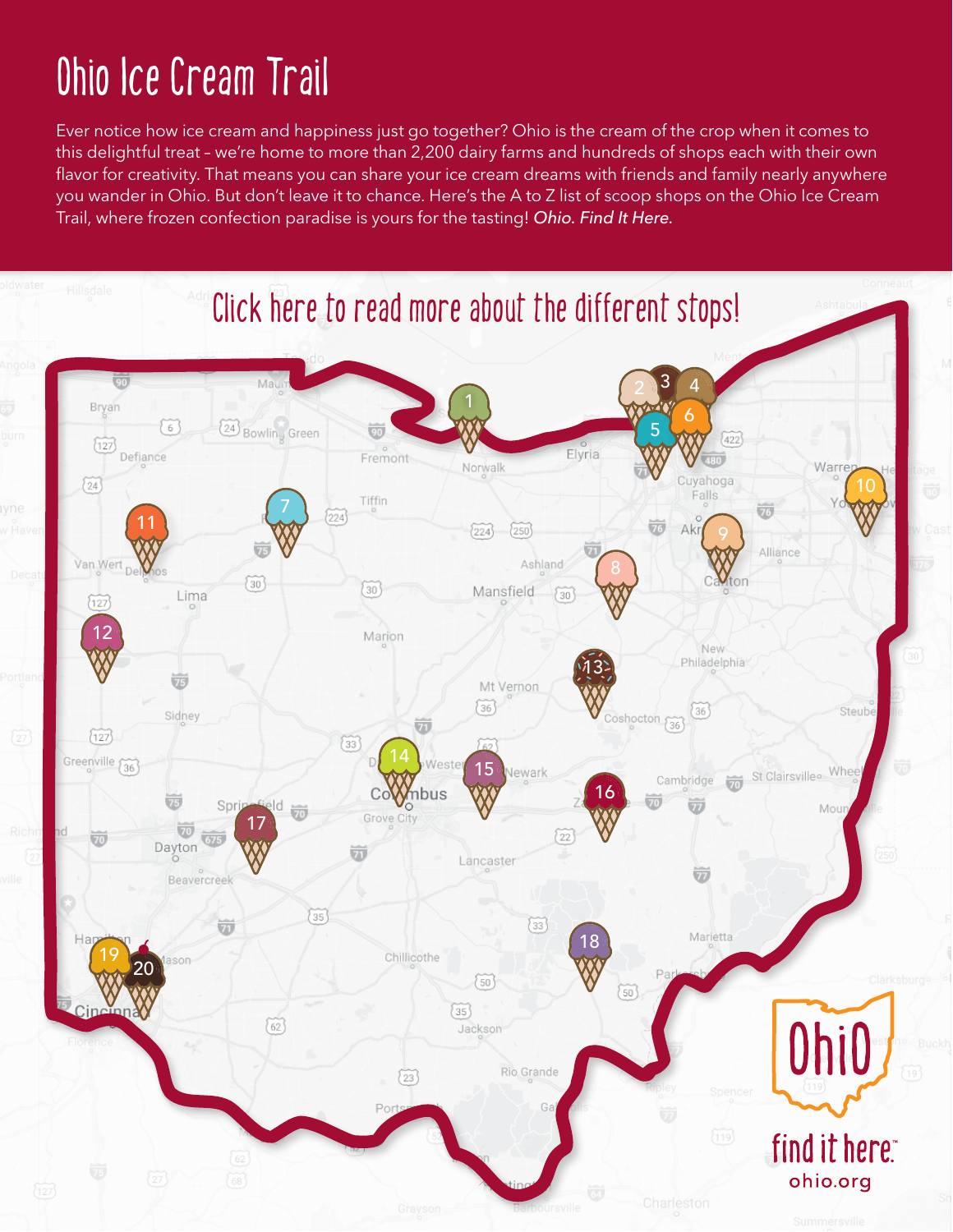# **Ice Cream Trail Locations**

# **1. [Toft's\\* • Sandusky](http://toftdairy.com/)**

You know the ice cream is going to be good when it's connected to the dairy that founded it! Toft's creamy ice cream has been attracting visitors since the 1940s for game changers including Lake Erie Cookie Island Monster, Muddy's Sea Salt Slam and Peanut Butter Pretzel. This Sandusky-based shop serves up scoops in its ice cream parlor and at local spots like Cedar Point and Fifth Third Field, home of the Toledo Mud Hens.

#### **2. [Sweet Moses Soda Fountain and Treat Shop •](https://www.sweetmosestreats.com/ )  [Cleveland](https://www.sweetmosestreats.com/ )**

Sweet Moses gives us all the throwback feels with an old school soda fountain, marble counters and restored wrought-iron chairs. Try the infamous 10-scoop Terminal Tower sundae that puts all other sundaes to shame - we dare you to eat it by yourself! Visit this Cleveland spot in the historic Gordon Square Arts District where even the hot fudge and caramel sauces are fresh from the kitchen.

#### **3. [Mason's Creamery • Cleveland](https://www.masonscreamery.com)**

Small batch ice cream with big time flavor, Mason's Creamery serves up some seriously cool vibes (and ice cream of course!). We're talking vanilla and lemonade sorbet, partnerships with Great Lakes Brewing, Vegan Almond Joy soft serve, Black Sesame and Thai Tea ice cream and more. Mason's is constantly reinventing the wheel so while you may not know what will be on the menu that day, it's sure to be outstandingly delicious.

# **4. [Mitchell's Homemade Ice Cream • Cleveland](https://mitchellshomemade.com/)**

It's impossible not to feel great about eating Mitchell's. Your mouth will relish every hand-crafted bite of incredible flavors – try Strawberry Rhubarb Crisp or Fresh Mint Chocolate Chunk (or both!). And you can feel good about supporting a business that uses locally sourced and sustainable products. Make the trip to Ohio City (Cleveland) or remain unhappy and Mitchell's-less. The choice is yours.

# **5. [Honey Hut Ice Cream • Cleveland](https://gohoneyhut.com/)**

Boy, are we glad that Frank Page "churned" an old shoe repair store into the honey-sweetened ice cream shop that now graces Northeast Ohio. With time-tested favorites like Honey Pecan, Honey Hut's twist on butter pecan (sweetened with honey of course!), and Orange Blossom, an orange zest ice cream with orange blossom honey, you'll be buzzing with delight after a trip to their original shop in Old Brooklyn.

## **6. [Rosati's Frozen Custard • Northfield Center](https://rosatisfrozencustard.com/)**

It doesn't get fresher than Rosati's which makes its traditional Vanilla, Chocolate and a unique daily flavor on an hourly basis. Using seasonal fruits and locally sourced dairy, nuts and chocolate, this custard expert cranks out flavors like Maple Walnut, Cherry Cheesecake and Coconut Peanut Butter Cashew. We can hardly stay away and we're just going to stop resisting. After all, there are 150+ special flavors for to try!

# **7. [Dietsch Brothers • Findlay](https://dietschs.com/)**

For a scoop of summer refreshment, you can't beat Dietsch Brothers' Lemon Custard or Orange Pineapple! Top selling scoops including Moose Tracks (vanilla base with chocolate ripple and mini peanut butter cups) and their seasonal creations are amazingly creamy and flavorful. For your next party, head to their Findlay shop and pick up ice cream slices to-go!

#### **8. [Hartzler Family Dairy's Ice Cream Shoppe\\* •](https://www.hartzlerdairy.com/ice-cream-shop)  [Wooster](https://www.hartzlerdairy.com/ice-cream-shop)**

This family owned operation added dairy to its farm-fresh offerings in the early 1990s and never looked back. It's now known almost as much for its creatively named flavors as its high quality treats, boasting varieties like Ditch Tea Delight (mint and chocolate cookies) and the shop's signature, peanut butter-packed flavor, Heifer Trails.

#### **9. [Milk & Honey • Canton](https://www.facebook.com/MilkAndHoneyCantonOH/)**

It doesn't get much better than an ice cream shop that also makes all of their own chocolates using an over 50-yearold recipe. Try the fan favorite Orange and Pineapple ice cream, or one of their classic sundaes covered in nuts from the candy shop for a dessert you won't regret!

#### **10. [Handel's Homemade Ice Cream & Yogurt •](http://www.handelsicecream.com/)  [Youngstown](http://www.handelsicecream.com/)**

Every scoop of Handel's incredible concoctions, from Graham Central Station to Chocolate Pecan, is packed with fistfuls of candy pieces and nuts. With more than 100 flavors on the menu, you better plan on at least two scoops! The business Alice Handel started at a Youngstown gas station in 1945 now has shops sprinkled throughout Ohio and as far away as Oregon.

# **11. [The Creamery • Delphos](https://www.facebook.com/TheDelphosCreamery/)**

It's no wonder this creamy attraction received the most votes in our 2018 Ice Cream Trail popularity poll to be added to the *Ohio. Find It Here.* Ice Cream Trail! The Creamery dishes up soft serve and sandwiches in addition to their traditional hard dip ice cream. Ice cream lovers can't go wrong with the soft serve Orange Sherbert Vanilla Twist or one of their incredible thick malts.